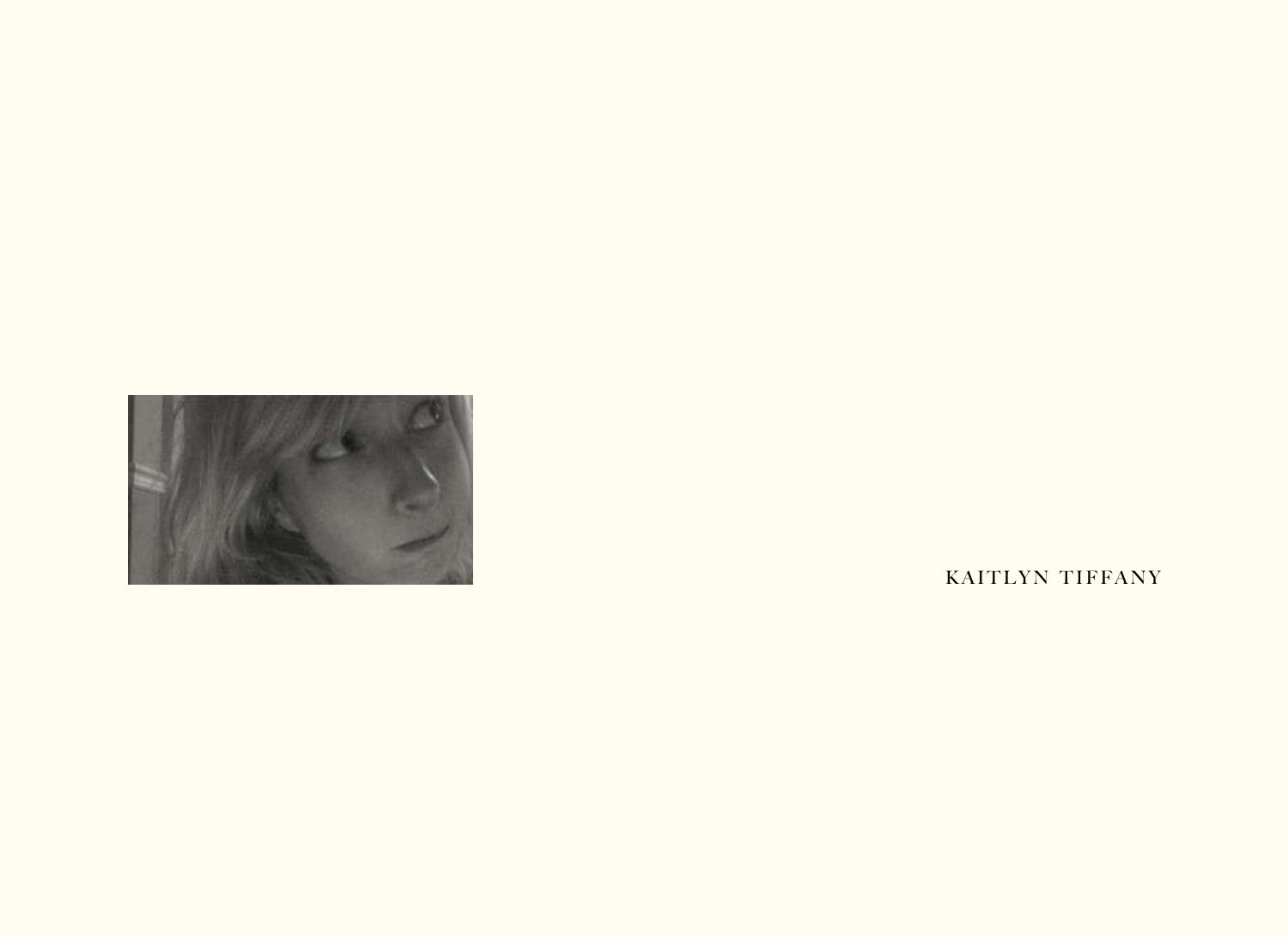## One of Those Endings the state of the state of the state of the state of the state of the state of the state of the state of the state of the state of the state of the state of the state of the state of the state of the st

## You are a brutal person.

You are the one who will always give a ride home, even ten minutes out of the way, so that people will say you're selfless and later won't notice that you can't cry for them, no matter what happens. When tragedy strikes, what can you do but offer cantaloupe and *30 Rock* DVDs? You know that this too shall pass, but you can't say that. You only know because you are good at pain. You practice. You make it work for you. When you move your tongue onto that canker sore, you go in "knowing full well." You don't rip off Band-Aids because you don't wear them. You figure, "what gets in, gets in." You always remind people to put sunscreen behind their ears to avoid melanoma, but you never put it there yourself. You don't like the feel of the grease in your hair, and you don't mind risk. Risk makes things fair.

Your mother is a brutal woman. She never had a female relative die from a cause other than cancer, and

she never knew a good man. She used to lie for you and tell you that your father was one, but you could tell she didn't really mean it. "He's good in the ways that count," she'd say. Then she'd glance down and peel an entire potato— in one motion, you could swear. Her hands could do anything, your mother's hands. The skin was so rough she once put a pinky through the sewing machine and didn't notice until she got to the end of the seam. Her knuckles were knotted from piece-work making Christmas wreath bows at the green house and she'd dip her fingers in boiling water like it was nothing. You caught her with stars in her eyes only once, in the middle of the night watching *Saturday Night Fever*. "He's just so young," she said, quiet as sock feet, and then she sent you to bed. The big thing she'd do for you, the thing you'd be thanking her for all your life would be the Books. *A Tree Grows in Brooklyn* instead of the puberty talk. *Lit* instead of the alcohol discussion. *Catcher in the Rye* instead of "Are you happy?" *The Bell Jar* and *Anna Karenina* and *The Heart is a Lonely Hunter* instead of "Do you understand that happiness is luck?" *Holy the Firm—* in addition to Sunday School. But Sunday School was only because your grandmother liked it and because your mother never had a female relative die from a cause other than cancer. And because she never knew a good man.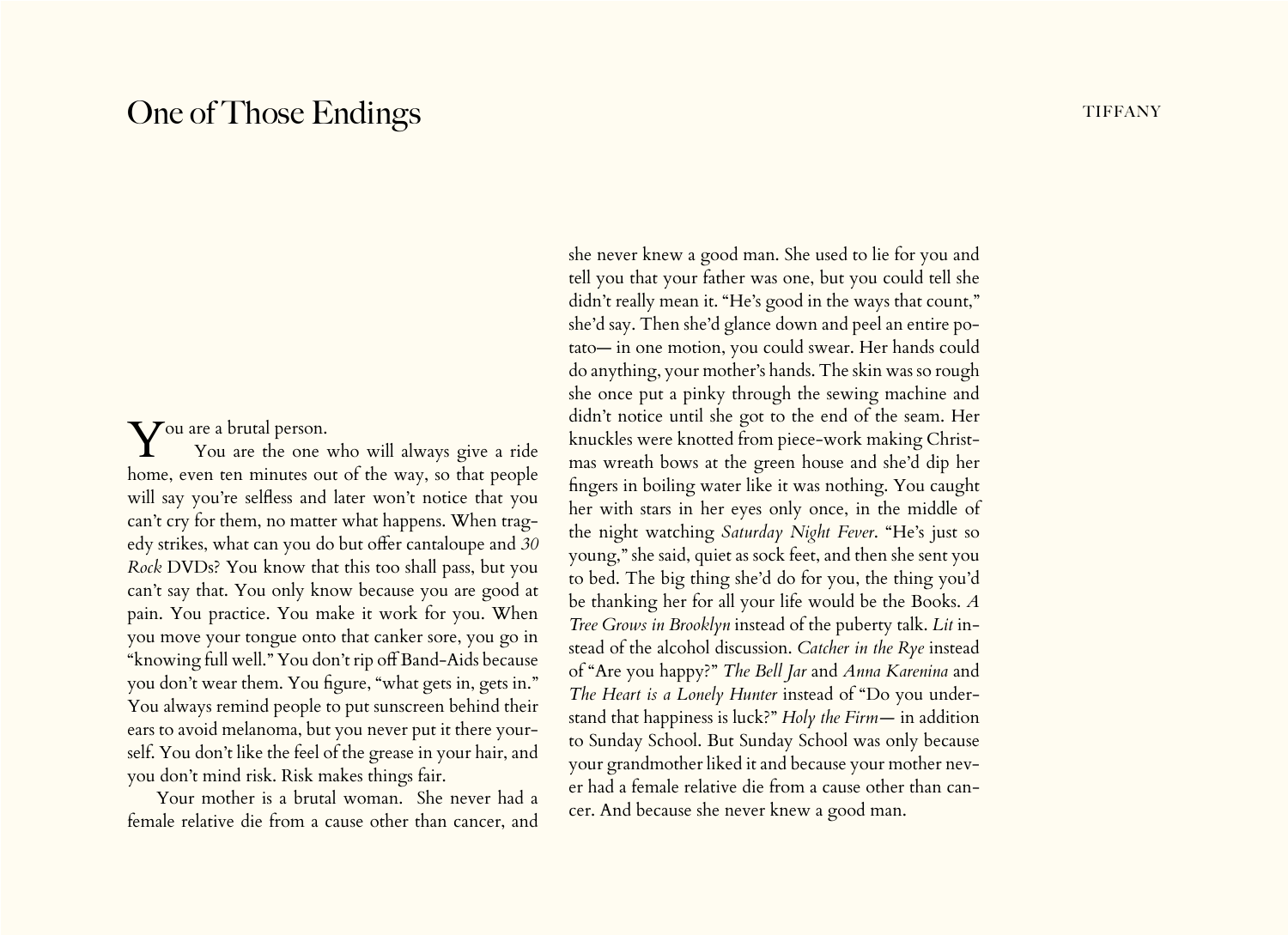You like the way this sounds, and so you say it too, over and over "I never knew a good man." You think about whether or not it's true. There was the Mormon. But he thought that "faggot" was okay and "shit" wasn't. He told you he would write you all those letters and he never did. He sent a picture postcard with Santa hats and palm trees and on it he Sharpied, "Miss ya," and nothing else. How different if it had said, "Miss *you*," and yet how not different at all. There is your Uncle Ken, who you could swear you inherited all your social ticks from, but when you said you were making phone calls for Obama he said "Don't call my house," with all the sternness in his eyes. And an hour later when you drank out of your banned books mug he said, "Anything subversive is right up your alley, huh?" There was the red-haired boy who took you to your Senior Prom, but one night when you were very sad and scared he made you watch a movie in which many young people went on an ill-fated ski trip and were eaten by wolves. There was your father, but he was never going to believe that his daughter wanted to be a writer. Of all things. Of all the other things like doctor, lawyer, game show host. Engineer, optometrist, green grocer. Pharmacist, vet tech, courtroom stenographer. Magician, politician's mistress, computer scientist. Jumbotron operator. He would comment on your blog,

"I don't remember this happening."

"And then there was him," you say, and roll the words around in your mouth. And then there was him. You're not trying to be dramatic. Chronology is chronology.

Meet in a coffee shop. Meet in a coffee shop because you come home from school for the summer to work there and he was hired the September after you left. Meet in a coffee shop because his ex-girlfriend is your best friend and she got him the job. Try not to think about this.

Start by telling him you've only been drunk twice in your life. Start by saying that you are eighteen and he is twenty-two and making sure that he knows it. Start by realizing that you rode the same bus in high school and never even met each other. Start by realizing that you grew up six houses down. Start by drunk-texting him while you watch *Mob Wives* with a friend who has just gotten her wisdom teeth out. She's mad at you because you can't stop touching her chipmunk cheeks and the pain meds aren't mixing well with the booze. First he will text back "Who is this?" but one minute later he will call and say, "For the third time in your life?" Wince at your own immorality. But then, start by saying "Yup" and smiling hard.

Start with the big stuff, because honestly, all the stuff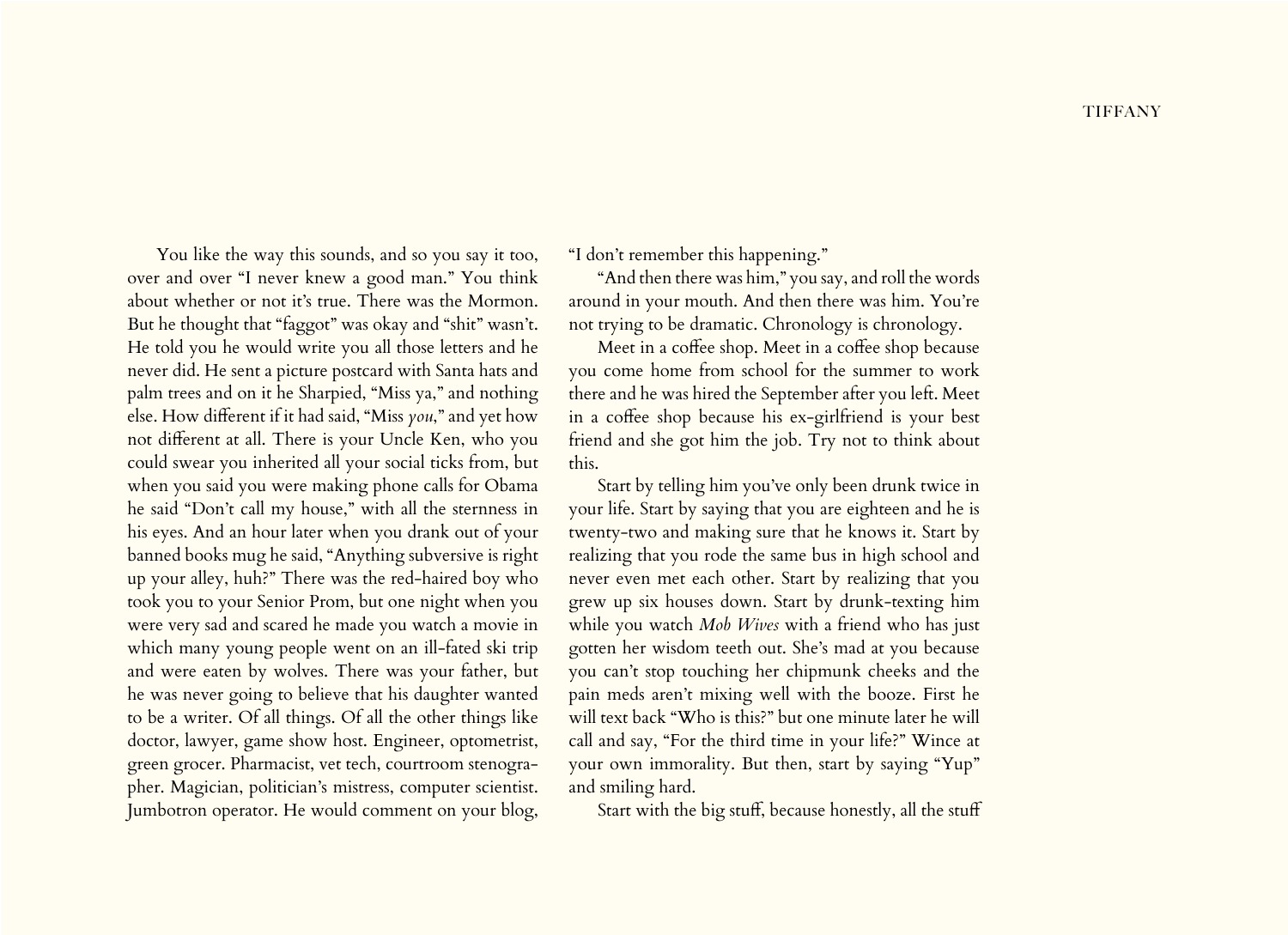is big stuff. Call him when you get done feeding ice chips to your mother in her hospital bed and ask him to see the new Batman with you. Call him when your little sister's best friend dies in a car crash the day before their Senior Bonfire and ask him to see that other Tom Hardy movie with you. Call him when you go to sit with your grandmother and can't think of anything to say to her, and sit and sit and sit and then go to Wegmans to buy her a bunch of things. Ask him if he thinks raspberry-peach pie sounds like a good combination.

From time to time, spend a few hours looking for something interesting to tell him. He will tell you things like, "Fanta is Nazi soda. They invented it during the Coca-Cola embargo," "Napolean invented the earliest form of Braille," "Pepsi owns the modern depiction of Santa Claus," "Samuel L. Jackson was a Black Panther." You will feel it is only right to compete. Tell him that you are more likely to be killed by a champagne cork than a poisonous spider. He likes the way this sounds. He likes the way your name sounds and he says it at the beginning of every sentence. Find out that you both love Tarantino, and then he will start calling you "Kiddo." *Me, I've never been nice in my whole life, but I'll try my best to be sweet.* He will drop you off at your car and say "Au revoir," and you will yell "Shoshanna!," while he smiles

back in the window at you. This should be a hint to run for your life—if you are thinking about signs at the time. But you aren't.

And when it's all over, this will be the thing you can't get free of— parking lot lighting and his sleeves at his elbows. You will sit in your car for a long time and just look down at your hands on the steering wheel. "Where did these come from?" you will wonder and smile like a Disney princess. Think that this can't possibly be the happiness you were designed for.

You will never sleep because you're too busy thinking about all the ways he might never have been hired. You will never sleep because you can sit up and wonder what he'll do with his life. You will never sleep because you are so endlessly surprised to be able to care. And you care a lot. More maybe, then you do about what you'll do with your own life. More maybe, then you do about sleeping. You hope he'll be a writer, just like he wants. You hope he'll be an astronaut, and a video game designer, and a coffee shop owner, and a landscape architect, and a fisherman. All the things he ever wanted, even if just for a minute.

His eyes are empty like an early-morning garbage can. Like coffee cups lying on the back seat. Like the fridge before Christmas break—ice melting onto the car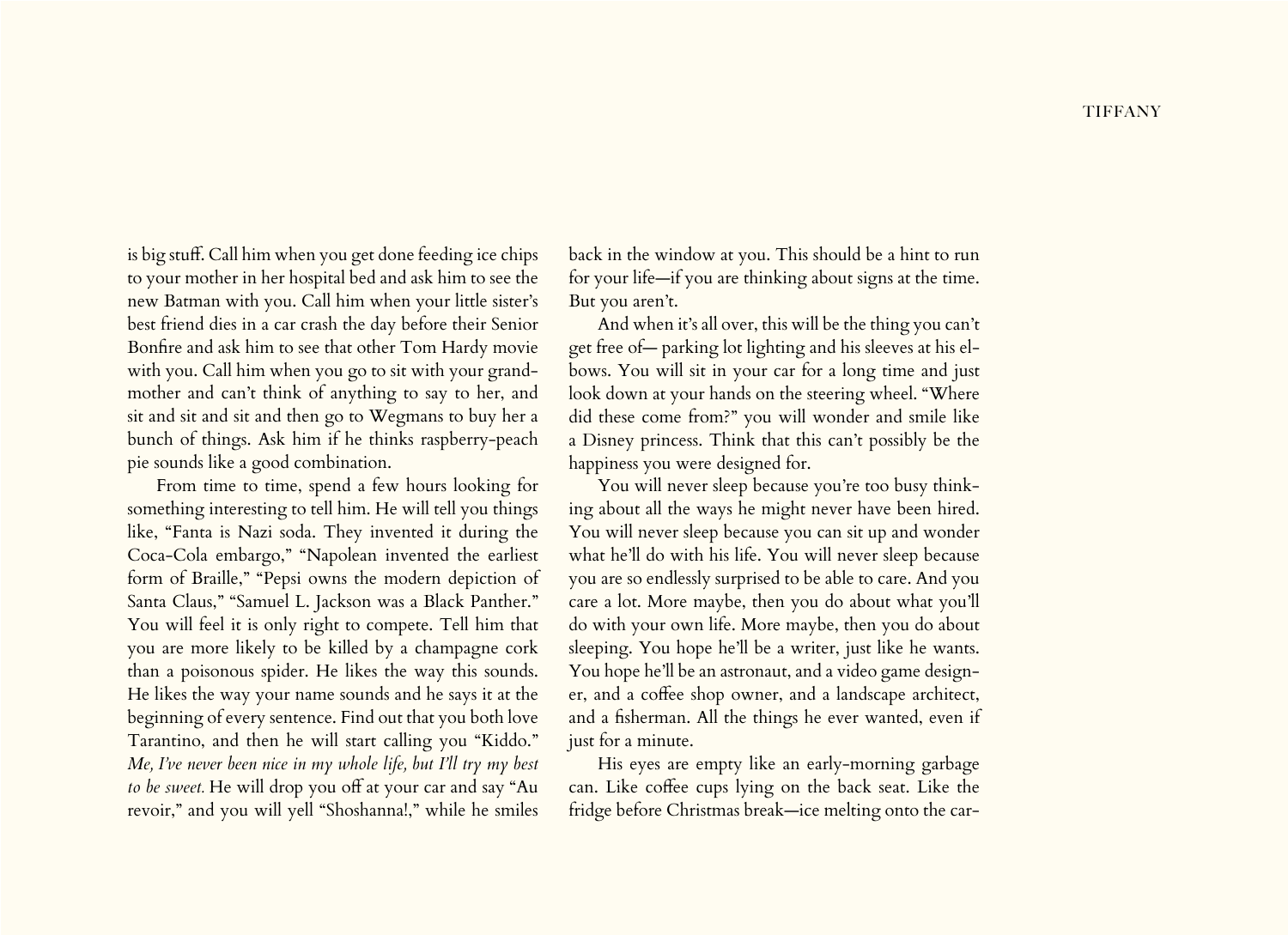pet and door hanging off the side like a tongue. Like the bus stop before the mall opens. Like the mailbox. Like the glove compartment. Like rooms.

Ignore it. You like the way he carries a notebook in his pocket and the way he laughs with his arms. You like the way he holds a whipped cream can and you like the way he moves a mop. You like his Caps Locked handwriting. You like him holding a book you've given him. You like him watching you right in the ear while you make espresso, not understanding your peripherals. You like him listening to your stories and never calling you mean. Never telling you, "You are brutal." You like him in the movie theater, even like how he chews on his nails when his mind wanders too far. Even like how he says "Sorry, we're *super* closed," to the person who comes in to buy coffee at 9:31 at night. Even like his name, and the way it looks on the schedule next to yours. The way it's on his nametag. The way you get to write it on the outsides of the notes you put behind the cash register.

He tells you that he hasn't seen his mother in fifteen years. He tells you that his best friend died of a drug overdose. He tells you that he writes. He tells you that he doesn't tell people that. He tells you that you're his tenuous connection to humanity.

This will make you want to stop lying.

Being at school will be hard, but there are harder things. Throw yourself into it as best as you can. Write twenty pages about Flannery O'Connor and neo-noir cinema. Only do the research in real, live, made-of-paper books, because the internet is too easy and you're trying to establish some discipline here. Never stop talking about it. Feel a little bad when he says "enough about Flan, Kiddo," feel a little guilty even when he says, "Alright, go ahead. I get a kick out of it when you're this excited about things."

This will be something you wish it had occurred to you to remember better. This will be something that makes you regret the words, "Kiddo? You sound like a shiftless absentee sit-com dad," as soon as they're out of your mouth. Regret it because you don't mean it and also because you know it's what he was looking for. Once in a while, he begs you to snap.

He moves on from "Kiddo" to calling you "sport," and "champ." "Kimosabe,"once. Maybe it wasn't a *Kill Bill* thing, after all. Or, Ever.

*You're a terrific person. You're my favorite person. But every once in a while, you can be a real cunt*. So, probably it was.

One night you go to your mailbox and find that the Mormon has finally written you a letter. It is typewritten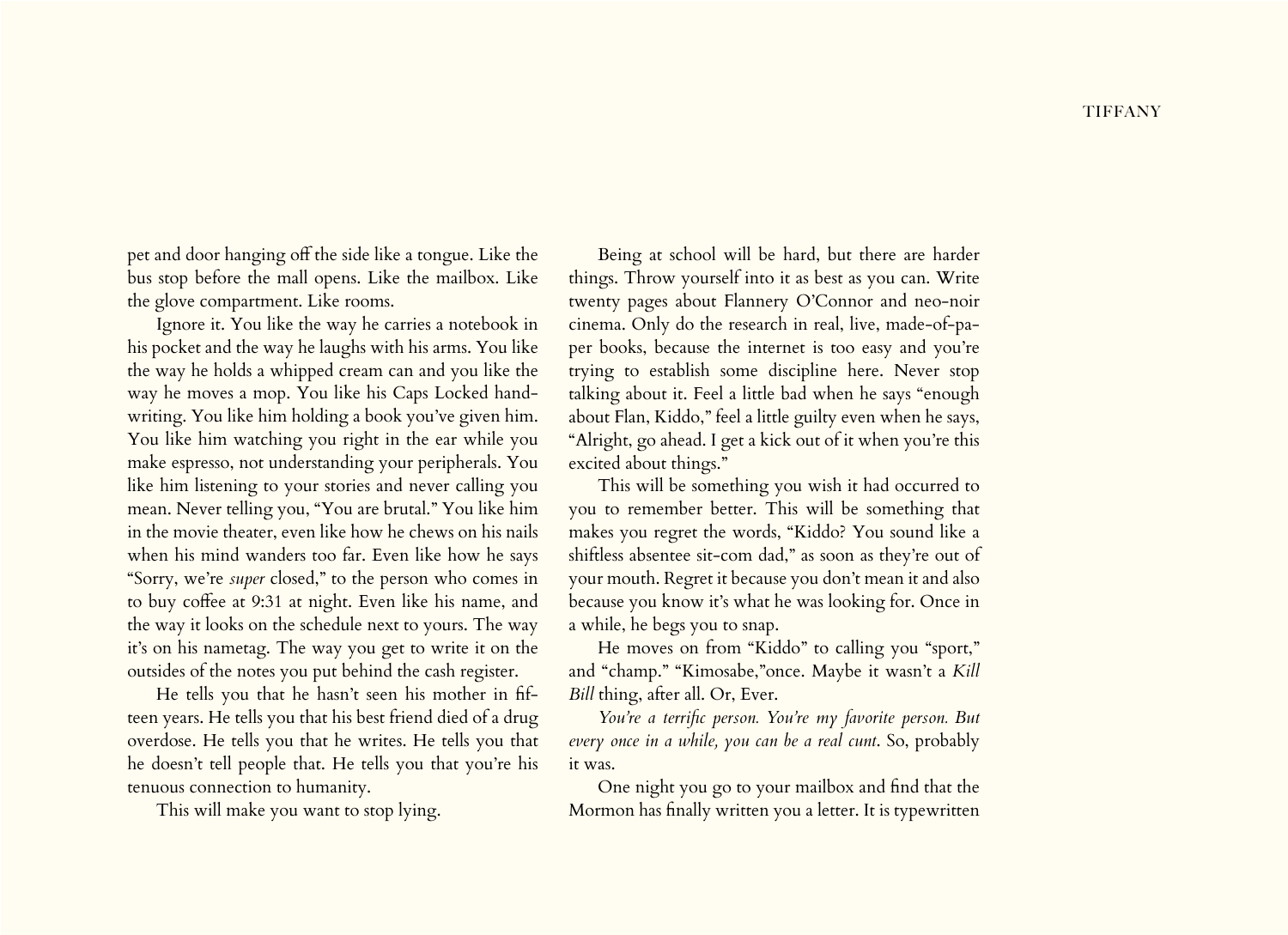and at the bottom it says "Sorry this isn't so personal, it was sent to one other person as well." It reminds you not to drink. It encourages you to focus on your schoolwork. It suggests that things are moving too fast. When you write back, tell the Mormon that he is a misogynist and a hypocrite, that writing to him is like writing to a wall, except that a wall's silence doesn't feel so pointed. Except that the wall accepts responsibility for its inaction.

You've only been away for a month this time and yet you can't remember what he looks like. When you tell him about the letter to the Mormon he thinks you're overreacting.

Send him your writing. Finally. He sends you back an essay about an ex-girlfriend and a comment on your piece: "I do like metafiction." Don't send him anymore writing. Don't say anything about what he sent you except for, "You are very talented." He'll ask you if that was hard for you to say, and you won't understand why. You won't realize that he knows you think you're better than him. Not now, at least. When he starts looking for four years schools to transfer to, he will joke that his advisor also suggested suicide. "Suicide being a euphemism for Buffalo?" you'll ask, and then you won't hear from him for three days.

Start wondering why you use the word "love," so

much more often than is necessary. In sentences where it doesn't fit. About things to which it doesn't apply. Until it means nothing anymore, which can be done with any word, you realize. Kiddo, kiddo, kiddo. You call him once when you know he's at work because you can't believe you haven't spoken all day. He tells you he'll call you after his shift. He thinks he's hung up the phone but you hear him ask Chelsea if you really think you can call work to have a casual conversation. His shift ends at 9:30, but you wait until 11 before you give up and go to sleep.

Wake up at 5:30 in the morning and pull your covers over your head. Click through old text messages slow as Powerpoint and catch yourself thinking, "exhibit A… exhibit B…" When your roommate pulls the blanket back to look at you, curl towards the wall like a cockroach in the kitchen light. Tell her to be careful. Tell her you're too brutal to love.

Fight often. Always. He tells you that this is the first year in four years that he did not kiss your best friend on New Year's Eve. He tells you "you can be kind of smarmy sometimes, you know?" He tells you that you've killed your inner child with skim milk, hate, and sarcasm. He tells you that sporadic bitching at each other isn't doing it for him. He tells you he doesn't like it when you drink. He tells you that his phone is broken and then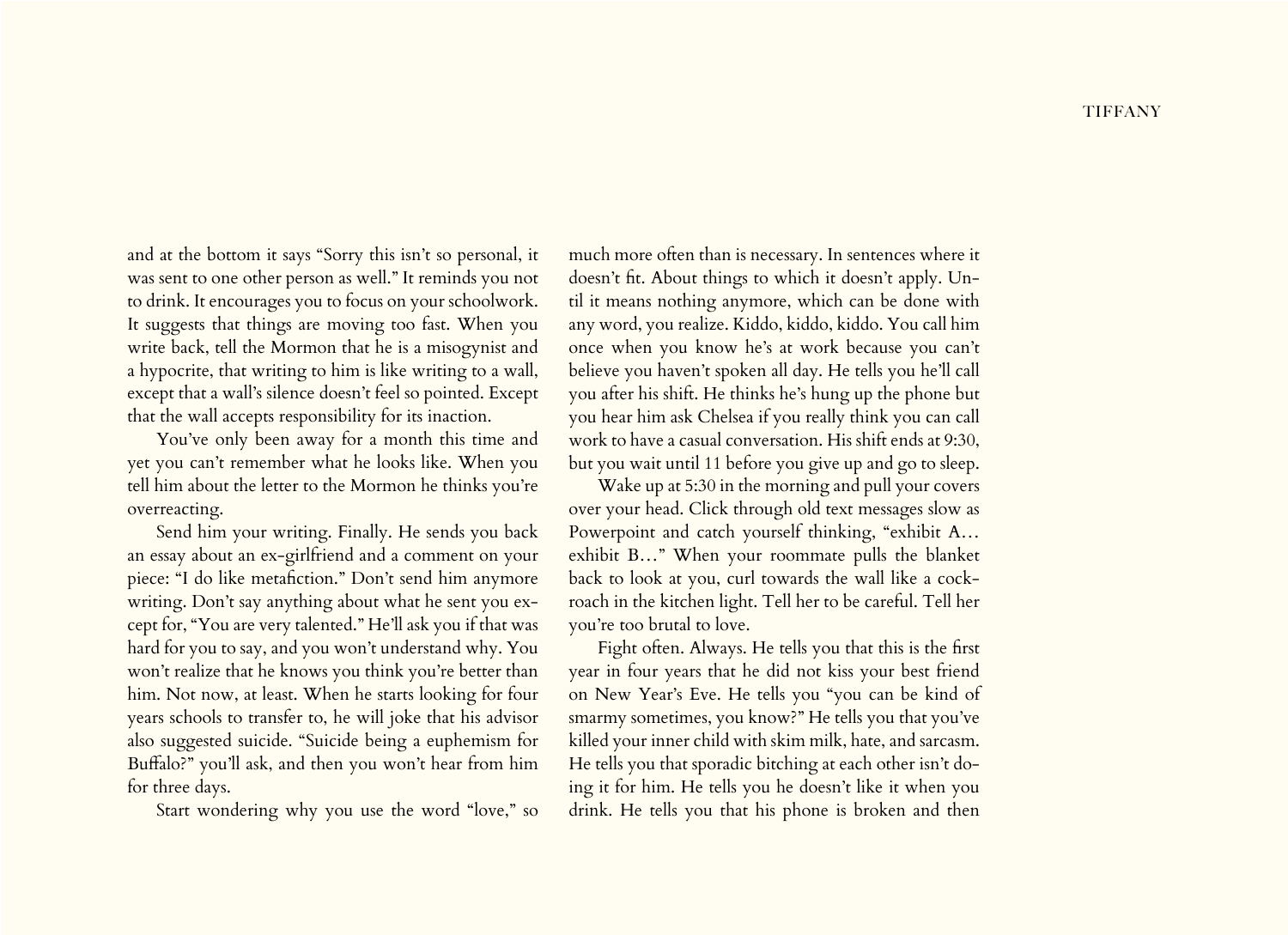**TIFFANY** 

he pocket dials you. He tells you that he read what you wrote about him. He tells you that he doesn't think he can even talk to you anymore. But you just keep telling him you love him.

One day he takes out the qualifiers. Then you know for sure:

He asks you to exit his life, stage-left.

There stopped being enough room for you and the real girlfriend. So it seems. So he tells you, as if he is reciting a recipe for buttermilk biscuits; as if he is reading a return address; as if he is ordering prescription contacts. But it's not all your fault, he assures you. He won't go into details about what he's been going through he won't beleaguer the point. Some of the onus rests on him. He's sorry to resort to skullduggery. This is how he talks. Like a mashed-up, re-used, repurposed Koontz novel. On steroids.

*I'm sorry, was that a question? Of impossible things that could never happen, in this case, yes, you would have been wrong.*

You thought that you did things "for the story of it" more often than was normal, but he genuinely believes he is in *The Truman Show*. Audience sympathies and fades to black. Laura Linney —dispassionate and with fake red lips. The only people who could ever really love himlost at sea. His entire life an expertly-tailored narrative in which you weren't even a full arc, but a digression.

Tell him he is a sociopath. He will tell you to stop being so dramatic. He will say, "I don't like the way we treat each other now. That's as simple as I can make it."

You don't know if you want to tell him that you've only just started treating him the way he's treated you all along, or if you'd rather just tell him, "I hate you." Split the difference—tell him nothing.

Stare at the shower head for ten minutes before you remember what it's for. Forget how to open your dresser drawers. Tell your roommate that you're going to class and then sit in the laundry room for four hours instead. A stranger hugs you with his backpack on and you think "If this isn't an *SVU* episode waiting to happen..." And that's when you cry on the laundry room floor because you can hear him saying, "the dedicated detectives who investigate these vicious felonies are members of an elite squad, known as the Special Victims Unit. These are their stories." That's when you ask him how he can live with it and he says, "We don't owe each other a thing." Feel your stomach leave the room. Look at the dryers and think about him telling you that autistic children are fascinated by front-load washers and by blenders. They find the circles comforting. *I didn't say I was going to ex-*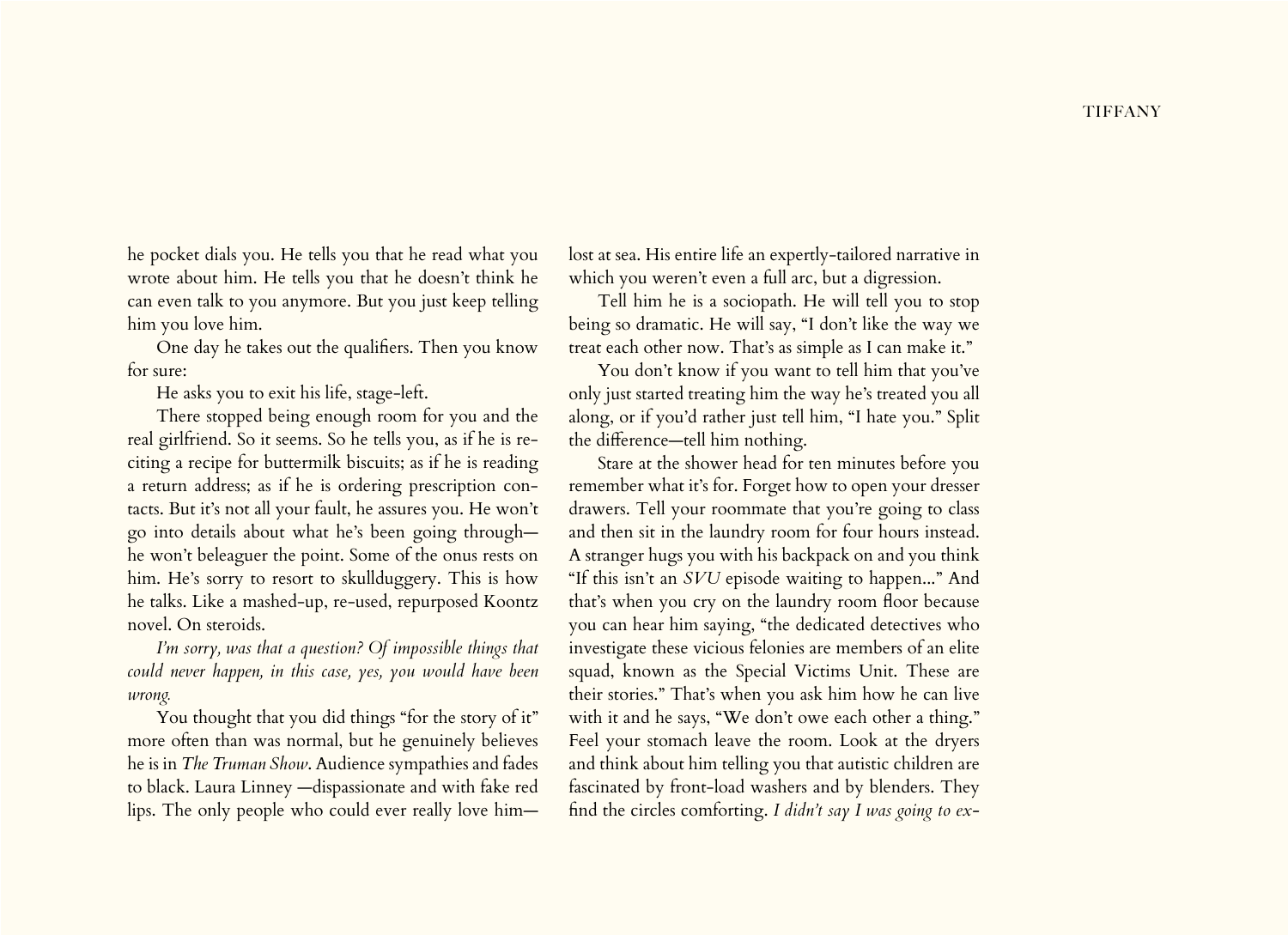*plain myself. I said I was going to tell you the truth. But if that's too cryptic, let's get literal— I'm a killer.*

One day you will defriend him on Facebook and then he will block you. When you see this, you will let go of the book you are lifting, too suddenly, and hit yourself hard on the mouth. Your lip will look like an eggplant for two days. Or longer, because you can't stop chewing on it and pulling it back in the mirror to see the mashed part on the inside. "Someone really carved you up," you say in the mirror. All you wanted was not to see his statuses, and what he has given you is an internet restraining order. You will alternate between thinking this is a good thing and that it is grossly unfair. After all, he asked you to stop treating this like a real break-up. Being as you weren't the real girlfriend. A "block" seems like the dramatics of genuine severance. Not the dissolution of a casual agreement. Hover a cursor over an old comment on an old photo— it's you in black and white when you were sixteen, cheek to cheek with a high school friend and making a horrendous blowfish cross-eyed face— the little black box says "No one currently likes this."

"And then there was him," you say, and roll the words around in your mouth. "And then there was… and then. There. And then, and then, and then, and was." When you look at yourself in the tiny mirror in the bathroom

on the sixth floor of the stacks in the library at school, you will watch the mouth make these words and wonder who it belongs to. You will think— that haircut is not familiar and neither is how puffy those eyes are, and neither is the fact that this sweater sleeve is so full of snot and tears. "I am not this," you think to yourself. Your freckles and lips will look like they do just after a long airplane ride. Like if they were made of cloth they would be full of static electricity— thin to the point of being nearly translucent. Translucent to the point of being nearly not there. You will not be able to see the continuity. You will only have a few minutes before someone walks in and hesitates in the doorway.

You will tell your best friend that you're going to start going to the gym and spending less time on the internet and spending more time reading for fun. You've heard *Lolita* is worthwhile. You've heard it is about rebounding. Or at least sex.

You will do a lot of catching early movies.

 You will be far enough gone to watch *Inglourious Basterds* and think "I need something that I can't take off," but you will not be far enough gone to neglect pragmatism— "Put it as close to the elbow as you can. In case I need a cardigan to cover it for Professional Life." You will remember afterwards that you need to put air in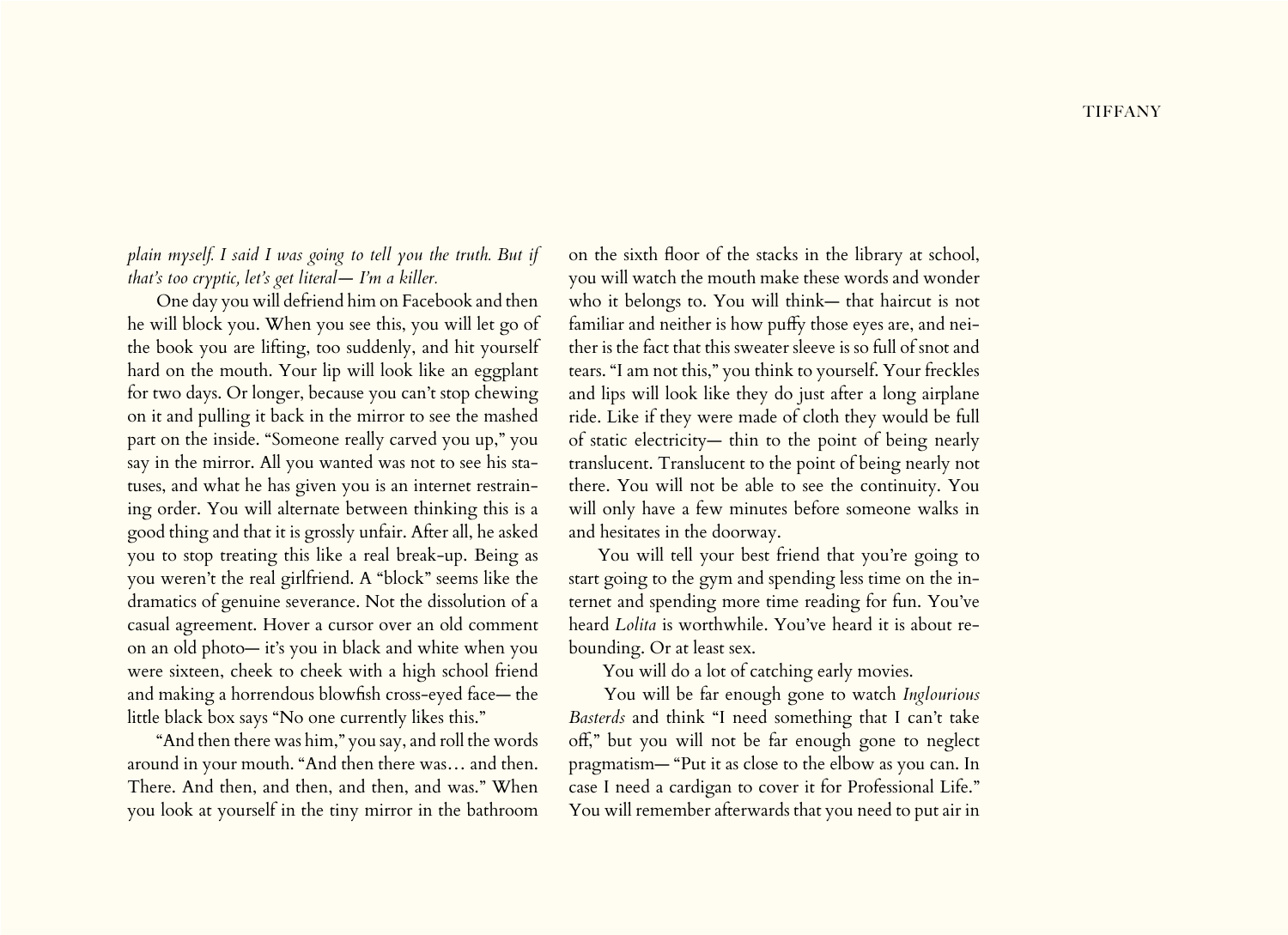your tires and the gauze will fall off and under your car. You will wrap your arm in saran wrap and call it a night. You will be far enough gone to pour red and white wine into the same glass and take drags of Chelsea's Newport in between sips, but you will not be far enough gone for beer. Beer will still taste horrible. You will be far enough gone to read his text in the middle of the night, "My life is coming apart at the seams, here."

 You will not be far enough gone to say anything but "I don't care."

You will never use the word "smarmy" again.

You will read *Lolita* and discover that it *is* about rebounding. It is also about destroying someone with your love for them, or your non-love for them, or your profound ability to oscillate between the two. It is also about writing as the single most self-incriminating a task a person can take on. Even when what is written is just some meager twisting of what is really felt. Even when what is written is just dripping with ignorance. And especially when what is written is the full-bodied truth.

It is also about not having any responsibility.

Your best friend will try to get you to do a lot of "dancing it out." She will want you to do this to angry lesbian bands and to that "Christian rock" group that is an oxymoron but that you loved in middle school, and to

tacky campy kitschy freedom music. Icona Pop. Robyn and Pink and the Veronicas. It will sound like it came out of a bottle, so you'll put on Jackson Browne. Your face will go blank as drywall and you'll think Diamond was wrong— music, not agriculture, is the worst mistake in human history.

You will wear leggings as pants and dare your roommate to say anything about it. She will sneak looks at your mismatched socks. Look at her like your eyes are blades and your name is Kiddo, so you know how to toss them. Call your mother and tell her "You are a brutal person. I have a tattoo and I'm not coming home for Spring Break." You know that it is her fault that you have never known a good man.

You will spend a lot of time on Facebook. You will stalk people who you knew only by name and mention and never cared about before, except to know if they were prettier than you. Strangers. You won't be upset anymore, if these girls are thinner, or toothier, or smarter, or funnier, or better at puns. You look at their status updates. You look at what they listen to on Spotify. You look at the things their friends post to them. You look at their "About" sections. You look to see if they are still whole.

They are, but it's not enough.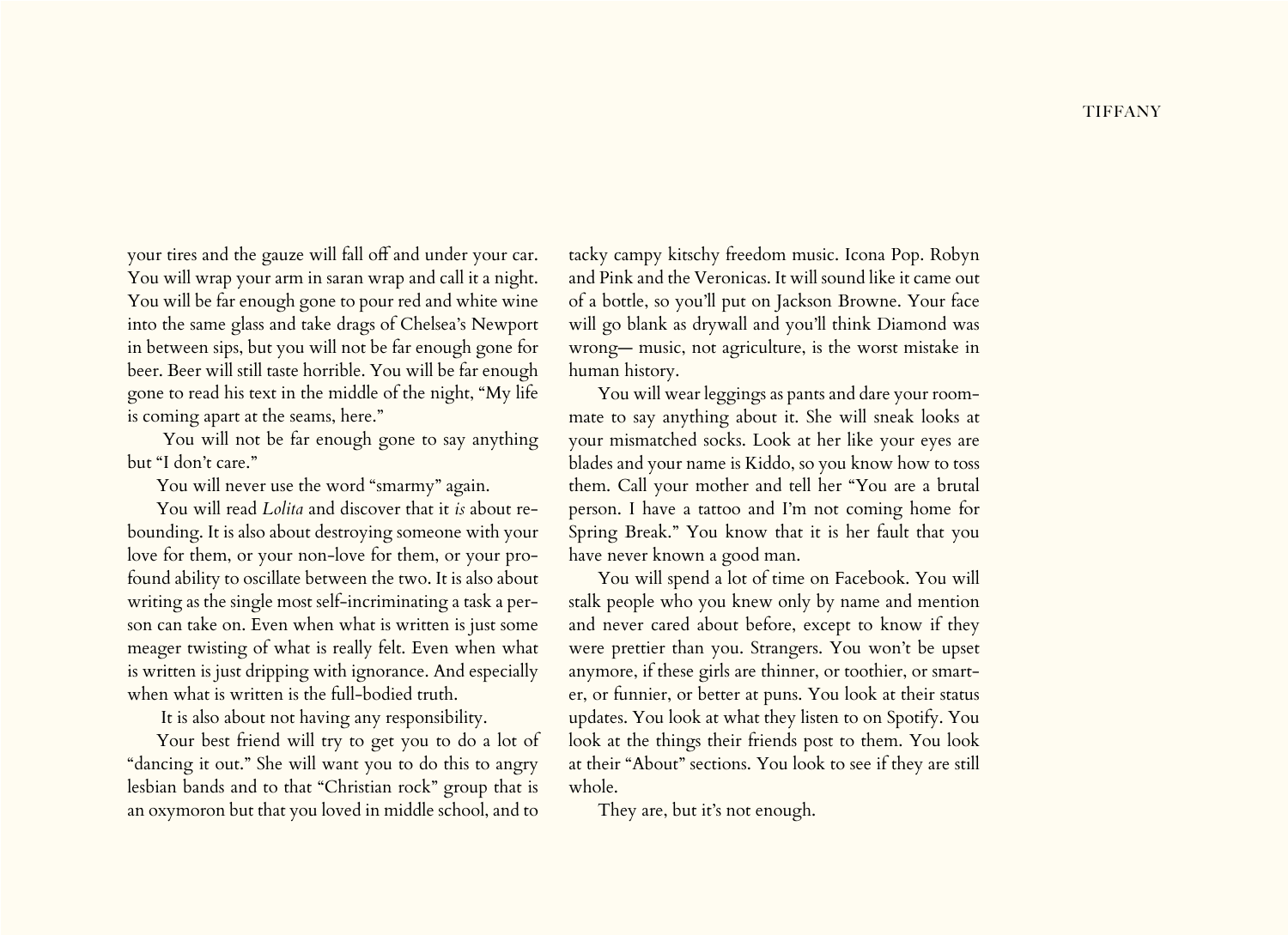Go to a student production you have been assigned to review for the school paper. Do not pay very close attention, but hear an actor suddenly say, "You are always both the leaver and the left." Cry in the dark of the auditorium, just long enough to get good and hiccup-y. Just long enough to need to wipe your nose on your sleeve and repulse the woman next to you. She will inch away and you will just barely stop yourself from sticking out your tongue. Write about her medicated powder smell instead of notes about the play. Go home for the weekend and be nice to your mother. Do not roll your eyes when she says "Do you want to watch this… *Perks of uhhh, a Wildflower*?" Give all the ice cream she bought to your friends and say, "Here. Pity ice cream." Wear a long-sleeve dress to church so that she will not have to explain the tattoo. Thank her for Jo March. Thank her for Francie Nolan. Thank her for Flan. Thank her for being a brutal woman.

Read *The Adderall Diaries.* Identify with nothing except for, "I can see now that there is a conclusion but no arc." Write that on something with a Sharpie. Throw that something away, unless it's a notebook with Calculus notes in it. In that case just put the page in the recycling. Either way—enjoy the chemically marker smell while it lasts and decide that it's time to dye your hair. Your roots are showing and boxed dye makes your eyes water in a purely physical and never physiological way.

Sleep for a very long time. Catch up on all the *Glee* episodes you've missed. Beef up your cover letter and send cards to girls you've known since nursery school. On Valentine's Day, watch *Jurassic Park* and drink tequila mixed with Gatorade. It's a horrible idea. Gatorade has so much salt and you hate tequila. But nothing makes you sicker than you already are. Go to class the next day anyway. Dare it to be too much for you. About once every forty-five minutes, it is.

*Could you do what you have done? Of course you could. But I never knew you could, or would, do that to* me.

What you're angriest about, if someone were to make you take a guess— knowing all of it all along. Knowing all along that a person who makes you sit two seats away from his real girlfriend and lie to her face about how you feel about him, makes you do this after you've gotten done feeding your mother ice chips in her hospital bed, does not love you after all. Or, Ever.

*Well Kiddo, you thought wrong.*

One day, your roommate will come home after class and you will be dancing in your desk chair. Well, not dancing— just wiggling a little because you knew this song in high school. She will drop her bag on the bed